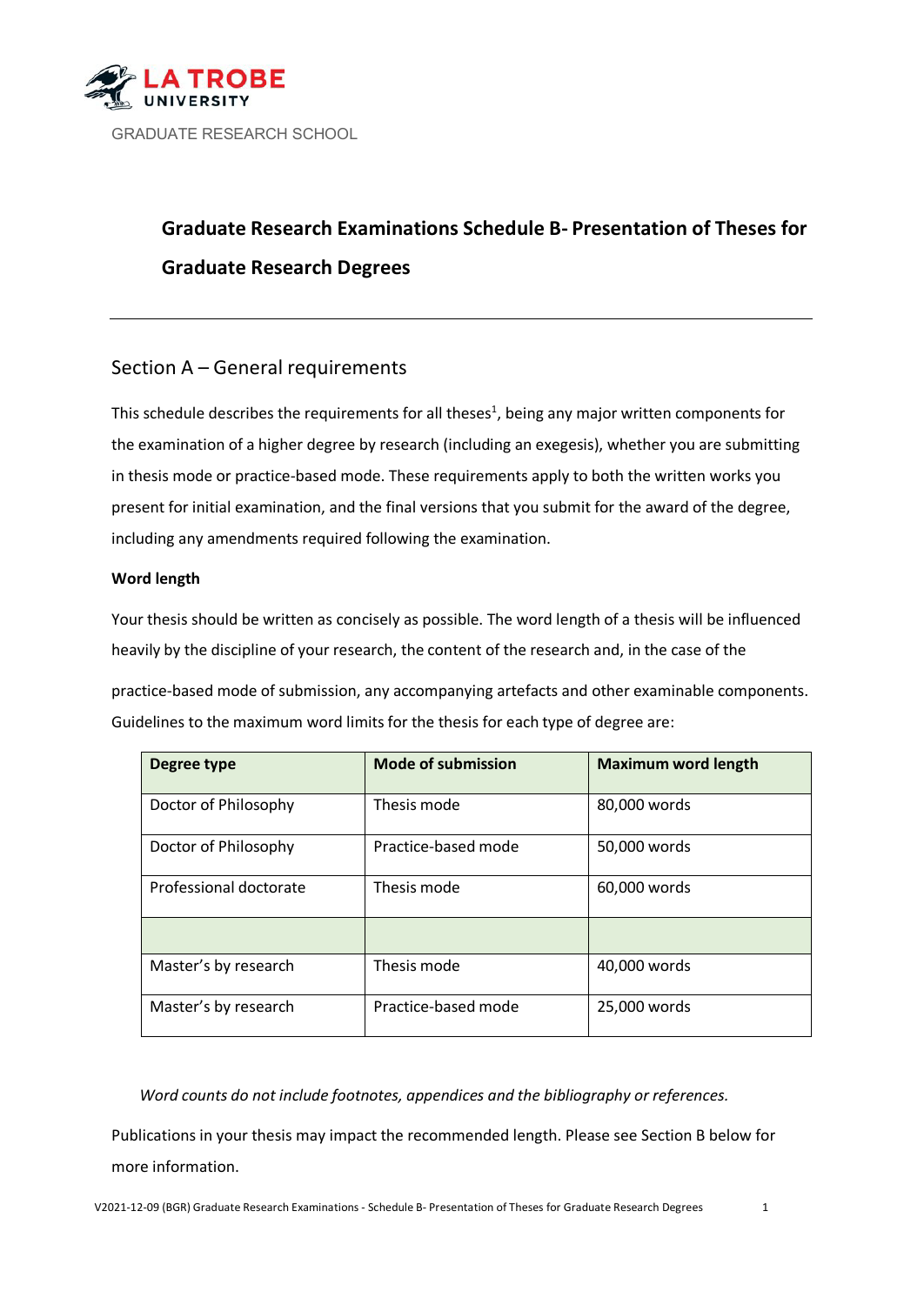**LA TROBE** 

GRADUATE RESEARCH SCHOOL

#### **Language**

You will need approval to write a thesis in a language other than English. If the Board of Graduate Research does approve a thesis in a language other than English, you will need to meet additional requirements as prescribed in the [Graduate Research Examinations Procedure -](https://policies.latrobe.edu.au/document/view.php?id=121) Thesis [Requirements,](https://policies.latrobe.edu.au/document/view.php?id=121) Submission and Retention.

<span id="page-1-0"></span>1 The term thesis is used in this document to mean the main *written* examinable components in both the thesis and practice-based modes of submission. In the practice-based mode, this will normally be an exegesis that accompanies the artefact or exhibition. The requirements for other written components (such as journals, catalogues or books in which the artefact and exegesis are combined) and the other examinable artefacts are outlined in the *Guidelines for Examinable Components in the Practice-Based Mode of Submission*.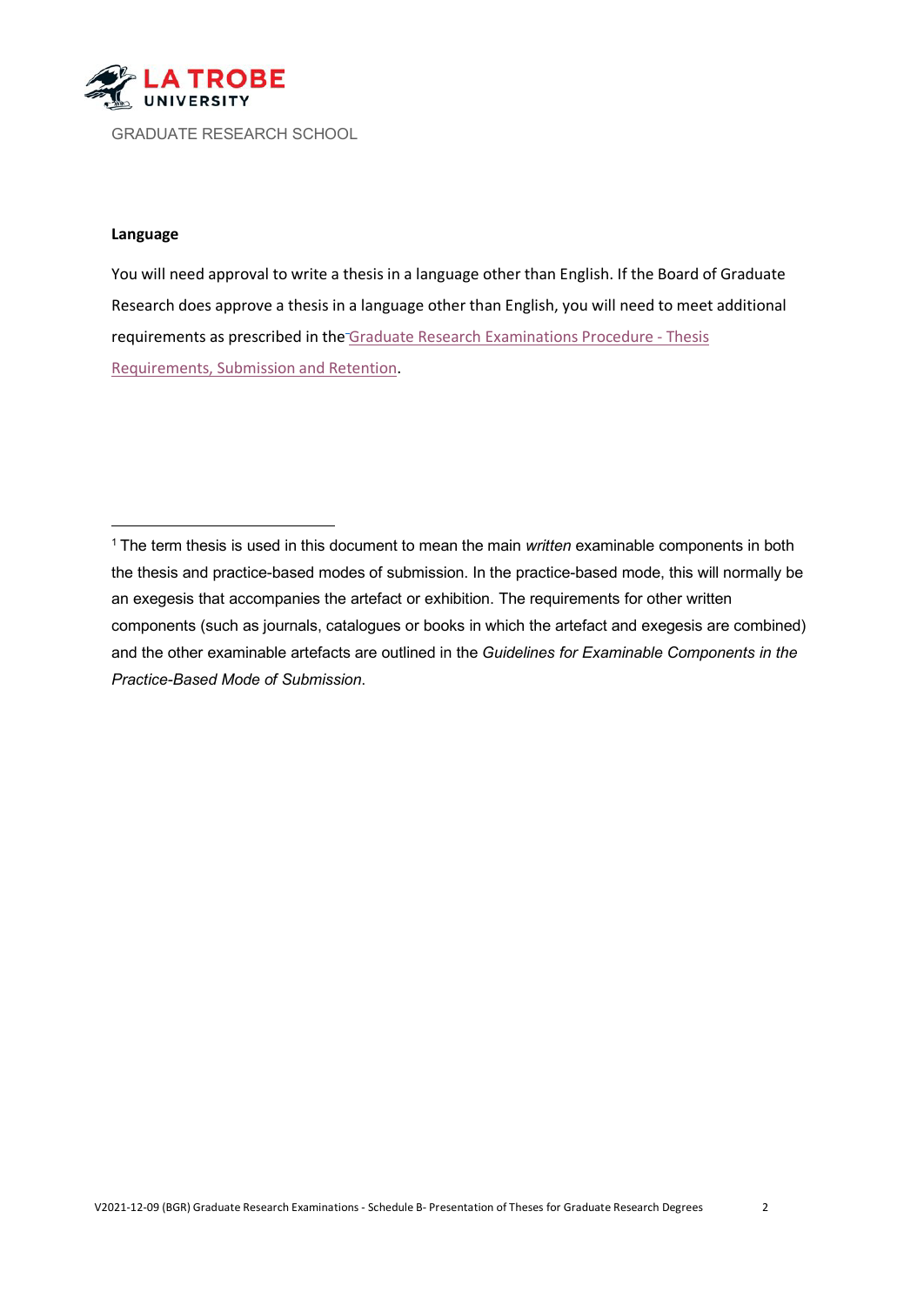

# **Formatting**

You will be given instructions by the Graduate Research School (GRS) to submit your thesis online as a pdf document. However, one or more of your examiners may request a hard copy version in addition to your digital upload. As your examiners' requirements may not be known at the time you are preparing the final version, your thesis must be formatted to allow for both online and hard copy submission.

The detailed requirements are:

- The paper size for a printed thesis will be A4 (297mm x 210mm). Line spacing will be at least 1.5 and the font size will be a minimum of 11 points in a clear font.
- Your margins should be at least 38mm on the left and 19mm in width on the right-hand side. The top and bottom margins should be at least 19mm.
- Footnotes may be typed on single line spacing and should be clearly separated from the text.

If you have publications in your thesis, please refer to the instructions in Section B.

It is the candidate's responsibility to provide any hard copies of the thesis where these are required. Hard-copy versions may be soft-bound.

#### **Reviewing and editing**

As a member of the research community at La Trobe, you are bound by the [Research Integrity Policy](https://policies.latrobe.edu.au/document/view.php?id=107) and the Australian Code for the Responsible Conduct of Research. Responsible research includes the proper citation of the work of others; your supervisor will be able to advise you in relation to the citation conventions in your discipline. Well before the submission of your thesis, you should ensure that you have properly cited the work of others throughout the thesis.

You can also access the text-matching software iThenticate if you feel this would be helpful in reviewing a draft of your thesis. A link and guidelines on how to use iThenticate is available at [https://www.latrobe.edu.au/researchers/grs/red/academic-integrity-for-researchers-and](https://www.latrobe.edu.au/researchers/grs/red/academic-integrity-for-researchers-and-ithenticate/ithenticate)[ithenticate/ithenticate](https://www.latrobe.edu.au/researchers/grs/red/academic-integrity-for-researchers-and-ithenticate/ithenticate)

Before you submit your thesis, you should also check thoroughly for typographical errors, spelling,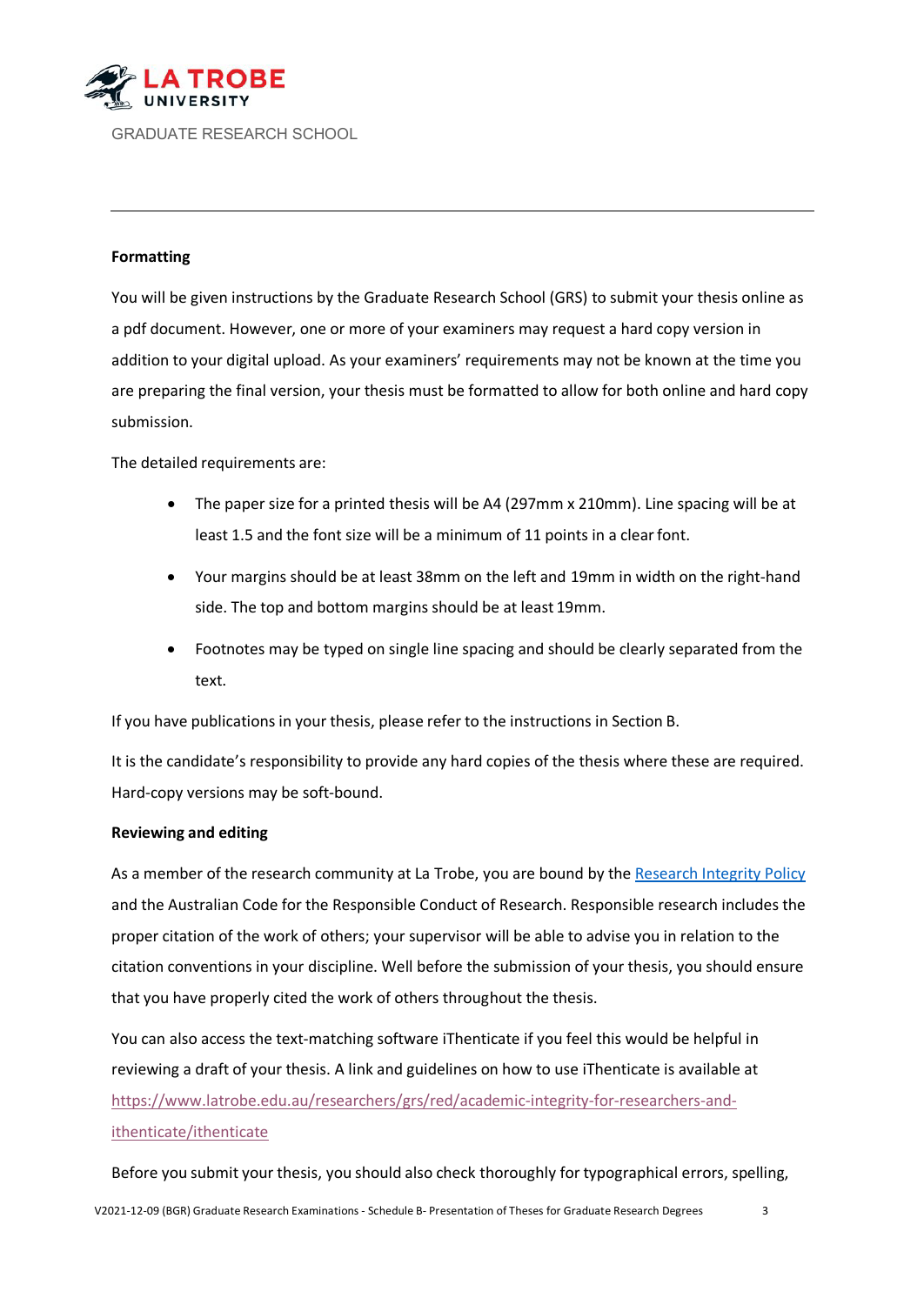

grammar and punctuation. The standard of expression should be worthy of a candidate for a higher degree.

You may also use the services of a professional editor to copy-edit the thesis – for guidelines see the University'[s Graduate Research Examinations Procedure -](https://policies.latrobe.edu.au/document/view.php?id=121) Thesis Requirements, Submission and [Retention.](https://policies.latrobe.edu.au/document/view.php?id=121)

#### **Contents and arrangement**

The required content and arrangement of your thesis for each section are described in Appendix 1. Special requirements apply where a thesis contains publications, or where there are other variations, such as the thesis is written in a language other than English**.**

#### **Jointly authored work**

Where your thesis includes work to which others have contributed, including jointly authored publications, you are expected to have made a significant and leading contribution to such work according to the requirements of authorship outlined in the University's [Authorship of](https://policies.latrobe.edu.au/document/view.php?id=105) [Research](https://policies.latrobe.edu.au/document/view.php?id=105) Outputs Policy.

You will need to provide details stating the extent and nature of your own contribution to the research as well as that of co-authors or collaborators for each article or chapter. These details can be included in the body of your thesis introducing each article/chapter; in a preface to the thesis; or in an appendix.

Where several individuals are involved in a piece of work being submitted for assessment, for ease of assessment, the thesis can include a statement indicating the percentage of candidates' contribution in the joint work attested to by a supervisor.

At the time of submission, along with the Authority to Submit form, you must also provide for any cases in which others have contributed to the work, verification from any co-authors of the extent and nature of your contribution for each article or chapter as follows:

• Where one or more of your supervisors is your co-author, the principal supervisor will be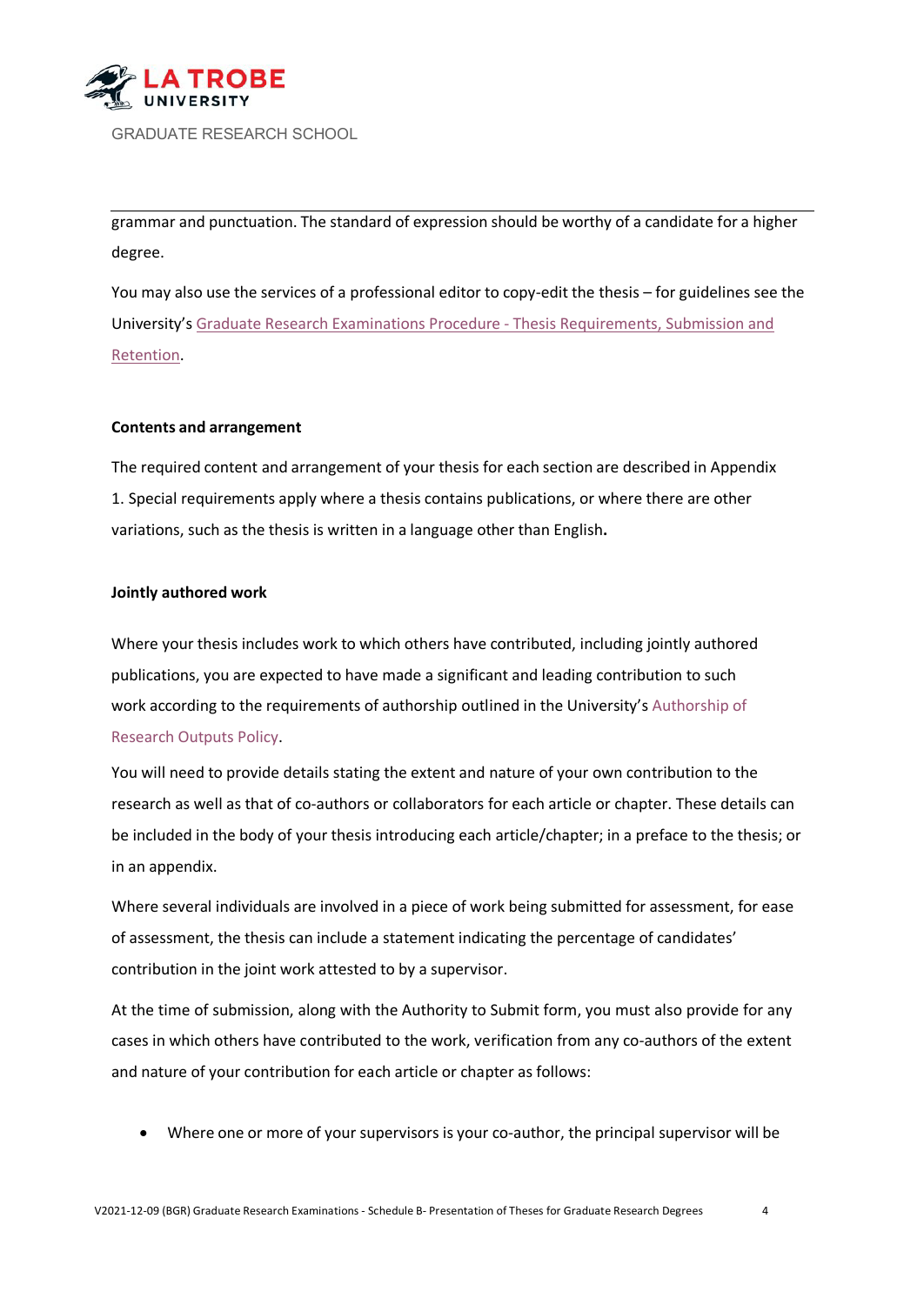

asked to verify your contribution on the Authority to Submit form

• where there are one or more co-authors outside your supervisory team your supervisor will need to verify on the Authority to Submit Form that they have sighted written confirmation from the co-author or the coordinating author (as defined in the University's Authorship of Research Outputs Policy) verifying your contribution to the work.

# **COVID-19 impact statement**

If your research has been substantially changed or affected by the COVID-19 pandemic, it may be appropriate for this to be described in your thesis, if you wish to do so, in the form of a COVID-19 Impact Statement.

The purpose of an impact statement would be to express that there was a reduction of choices available to you, such that the project design, scope, or its execution may differ to disciplinary norms. This might include, for example, that some typical research approaches were not available, the labs were closed or field-work not possible, research sites not available or participants unable to be recruited, face to face interviewing not possible, etc.

There is no stipulated template for how to go about acknowledging COVID-19 impact – you may approach this as seems appropriate to your discipline contexts. However, options you may want to consider include:

- Creating a section in the thesis front matter called COVID-19 Impact Statement (or similar) and using this space to describe the impact and your response
- Adding a section describing COVID-19 impact/response within the introduction of your thesis
- Describing COVID-19 impacts in your method/methodology chapter (where relevant)
- Describing individual COVID-19 impacts separately as they arise throughout the thesis (e.g. if the thesis includes publications that reflect different phases of research with different impacts)

Please note that the inclusion of a statement about COVID-19 impacts is not a requirement, nor is it grounds for special consideration. Its purpose is to clarify to examiners what changes were made, how, and why.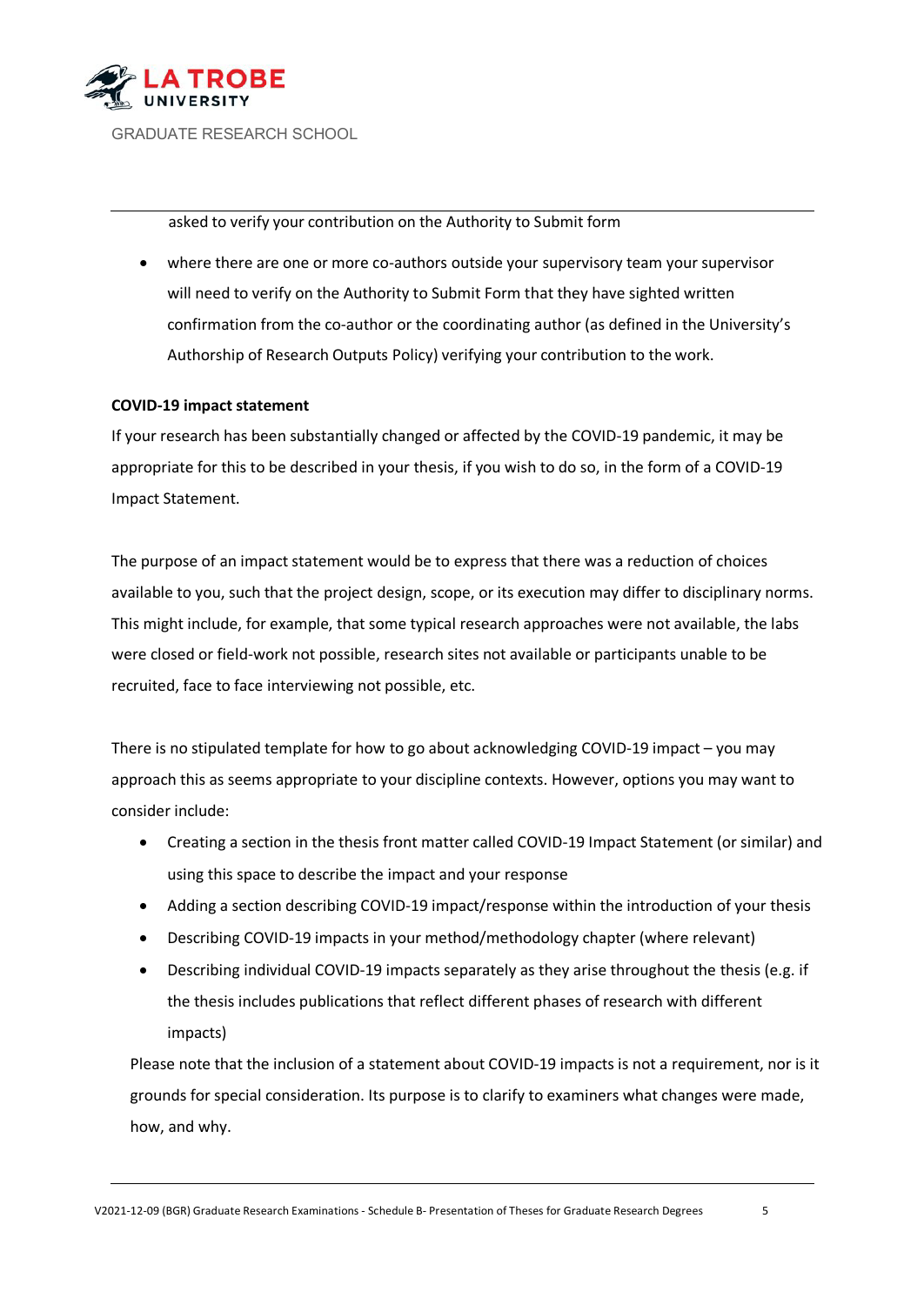

# Section B – When a thesis contains accepted or published works

Any thesis or exegesis may contain work that has been submitted or accepted for publication.

# **General**

Your thesis may contain one or more scholarly articles or chapters, published, accepted or submitted for publication by reputable journals or publishers. The thesis in its entirety may also have been published or submitted for publication as a scholarly book. When your thesis contains articles or chapters, these will be thematically linked and describe a coherent research program.

Where your thesis contains publications, you must still adhere to all the general requirements outlined in Section A and Appendix 1, in addition to any specific requirements outlined in this section.

If you have been given approval to include papers that have been published in a language other than English language in your thesis you will need to provide appropriate English language synopses for each relevant paper.

#### **Format**

Publishers will normally allow articles or chapters to be included in your thesis but you must have express permission to do this and must follow any specific requirements that they may have in relation to the format in which the chapter/paper appears in your thesis, and for its eventual publication in the La Trobe University's Institutional online repository.

Any articles/chapters that you include in your thesis will be as published, or as submitted (preprint) or accepted for publication (post print) if not published at the time of submission and should not be modified in content. The letter of agreement that you have from the publisher, or the conditions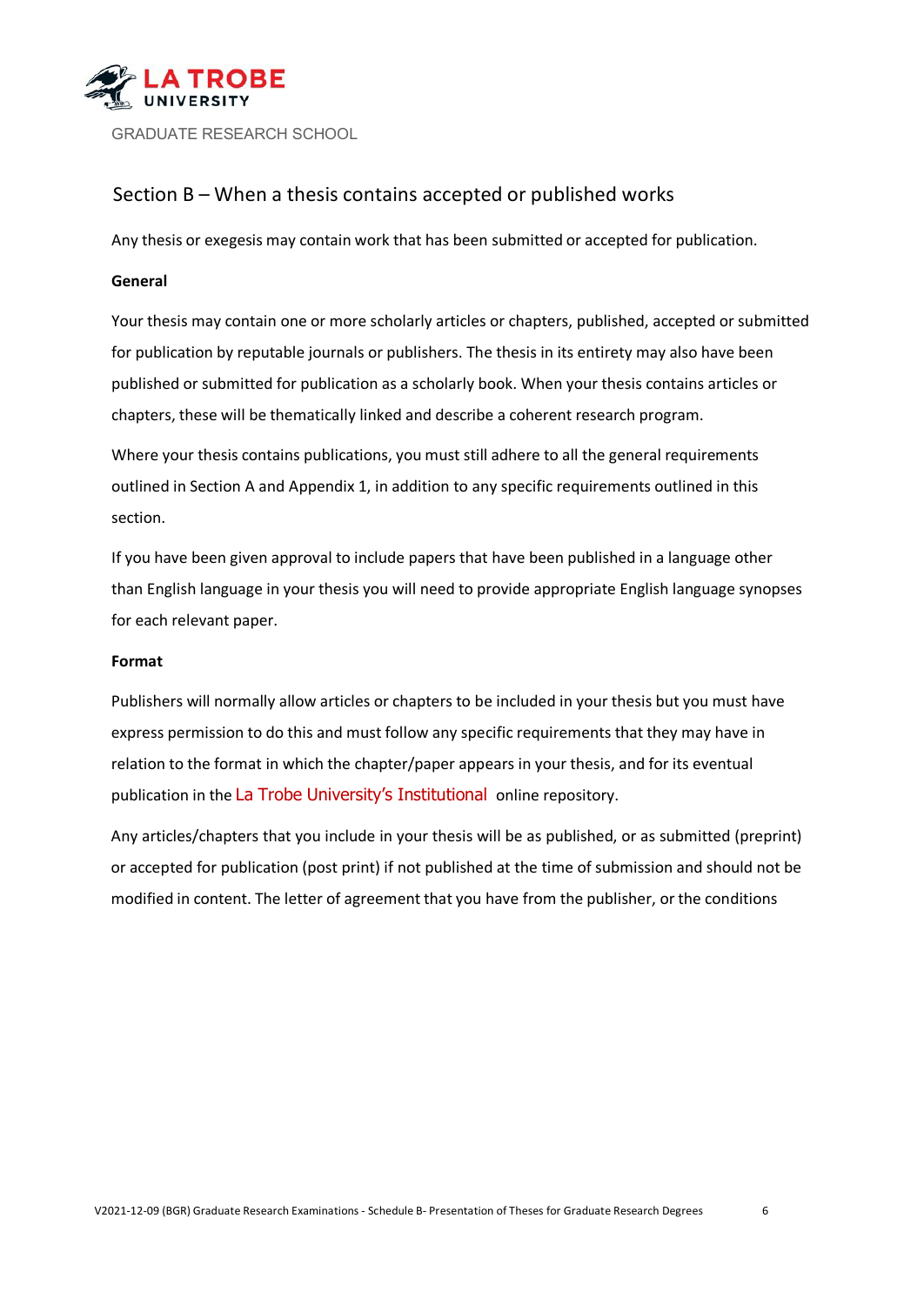

outlined on their website, will provide advice relating to the print version and format of a publication that may be included in the version of the thesis that is eventually published in the La Trobe University's Institutional Repository.

# **Volume of work where publications form the majority of the thesis**

Where publications form the majority of your thesis the number of articles/chapters to be included will depend on the significance, originality and length of each and take account of the University's requirements for the degree and the amount of research normally expected for the degree in question.

Your particular discipline area may set additional specific requirements. The articles or chapters along with the required framing material (see below) should consist of and/or describe work equivalent to a thesis without publications in the same field of research for the degree.

If the published work is collaborative you may need more articles depending on your role and contribution to the work.

Normally, where publications constitute the majority of the thesis there will be four to six articles/chapters for a doctoral degree and three to four articles/chapters for a master's by research degree.

# **Framing material**

Where you have a majority of publications in your thesis you will need to include 'framing material' that describes and analyses the way the articles and chapters are thematically linked. This will be either:

- at least one substantial integrating chapter, or
- a separate introduction, general discussion and conclusion.

In cases where the articles or chapters do not in themselves provide the detail normally provided in a thesis, the framing material may serve to provide further critical appraisal of relevant literature and/or further details of the methods or methodology.

# **Publication status of individual articlesincluded in the thesis**

V2021-12-09 (BGR) Graduate Research Examinations - Schedule B- Presentation of Theses for Graduate Research Degrees 7 You will need to include full publication details/citations with the material that you submit for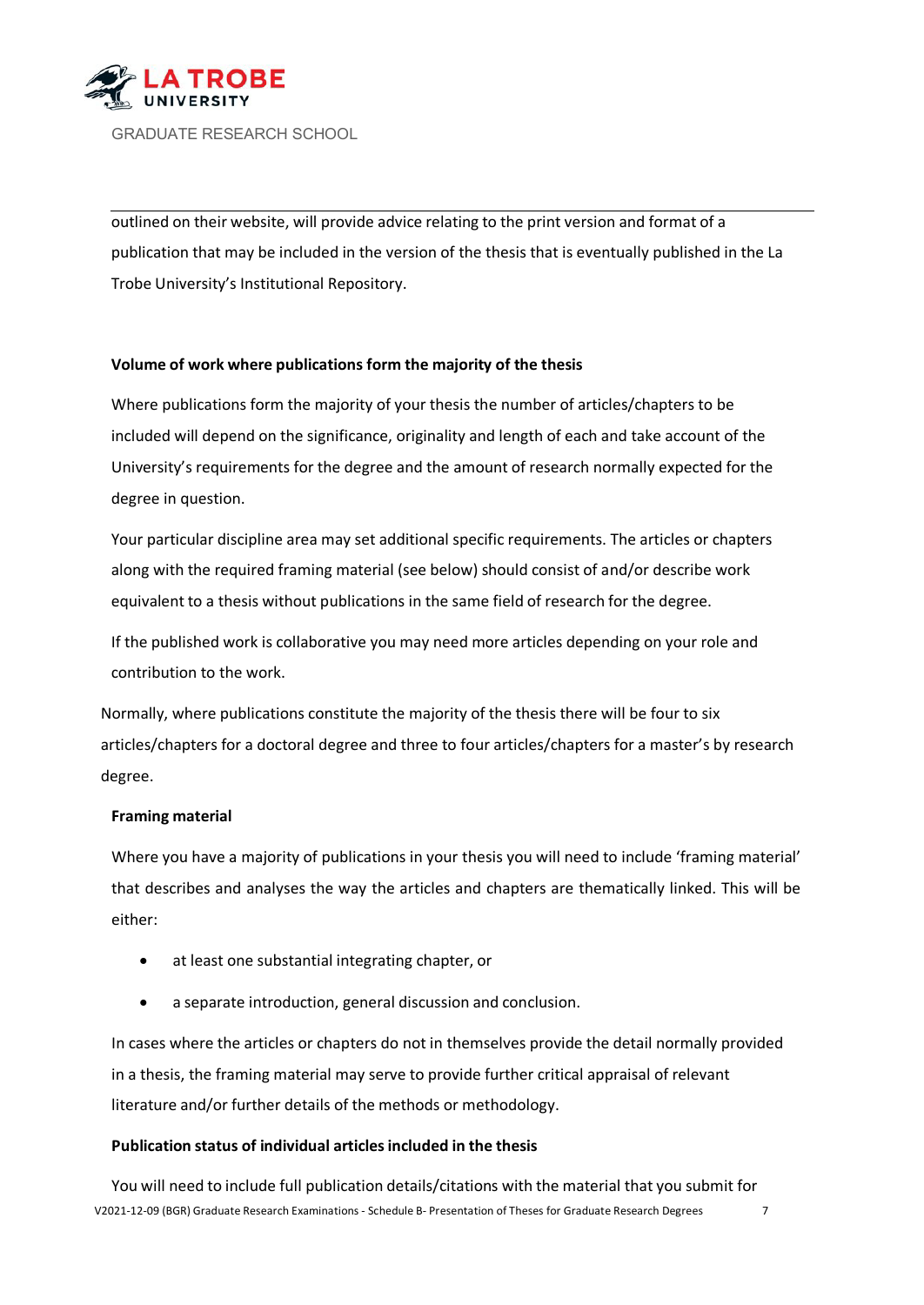

examination in either the preface or in each relevant chapter. Where publication is forthcoming, you will need to include the contract/letter of acceptance for publication for each article/chapter in the thesis (e.g., in an appendix).

You will need to list in the bibliography and/or references any published or forthcoming work that appears in the thesis.

# Section C - Presentation of a book for examination

#### **Format**

If your thesis takes the form of a book (this does not include books generated in the practice-based mode of submission which is dealt with in *Guidelines for Examinable Components in the Practice-Based Mode of Submission*) it should be submitted for examination as published (or as accepted for publication if not published at the time of submission) and may not be modified in any way.

You should present the book in digital format if this is available and you have permission from the publisher to provide the University with a digital copy. This should be in portable document format (PDF).

If the book is only published in print, a print copy should be presented to the GRS unless you have a copy of the book available in digital format. If you have a digital copy and you have permission from the publisher to provide the University with a digital copy, this should be in portable document format (PDF).

If the book is not already published, you should include the contract for the publication of the book with the material submitted for examination.

You should also submit copies of any agreements on authorship (required by the [Authorship of](https://policies.latrobe.edu.au/document/view.php?id=105) [Research](https://policies.latrobe.edu.au/document/view.php?id=105) Outputs Policy) with the book.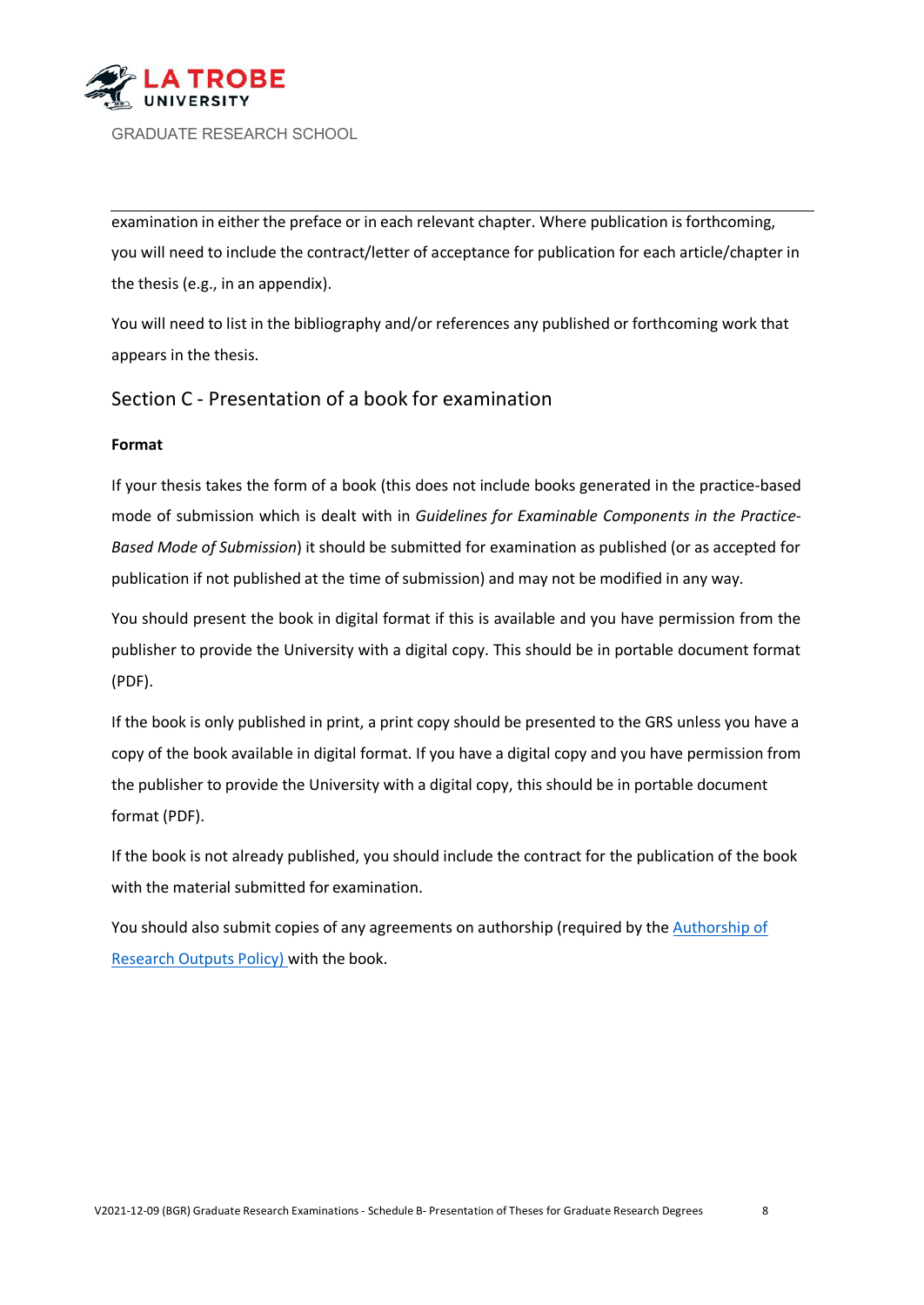

GRADUATE RESEARCH SCHOOL Appendix 1

| <b>Section</b>    | <b>Standard requirements</b>                                                  | Any special requirements         |
|-------------------|-------------------------------------------------------------------------------|----------------------------------|
| <b>Title page</b> | The full title of the thesis                                                  | The title of the thesis should   |
|                   |                                                                               | normally be presented in title   |
|                   |                                                                               | case, noting exceptions may be   |
|                   |                                                                               | made for discipline-based        |
|                   |                                                                               | conventions (e.g. scientific     |
|                   |                                                                               | notation)                        |
|                   |                                                                               | An English language title for    |
|                   |                                                                               | any thesis written in a language |
|                   |                                                                               | other than English.              |
|                   | the full name and degrees of the candidate                                    |                                  |
|                   | the degree for which the thesis is being                                      |                                  |
|                   | submitted and a statement whether the                                         |                                  |
|                   | thesis is submitted in total or partial                                       |                                  |
|                   | fulfilment of the requirements for that degree                                |                                  |
|                   | (for any degrees including coursework the                                     |                                  |
|                   | word 'total' is changed to 'partial'),                                        |                                  |
|                   | the name of the school or                                                     |                                  |
|                   | department associated with the work                                           |                                  |
|                   | La Trobe University                                                           | Details of the campus at which   |
|                   | Victoria, Australia                                                           | you studied should not be        |
|                   |                                                                               | included.                        |
|                   | the month and year when the thesis was                                        |                                  |
|                   | submitted for examination                                                     |                                  |
|                   | The title page should contain only the information outlined in this document. |                                  |
|                   | Other information, including images, should not be included within the title  |                                  |
|                   | page.                                                                         |                                  |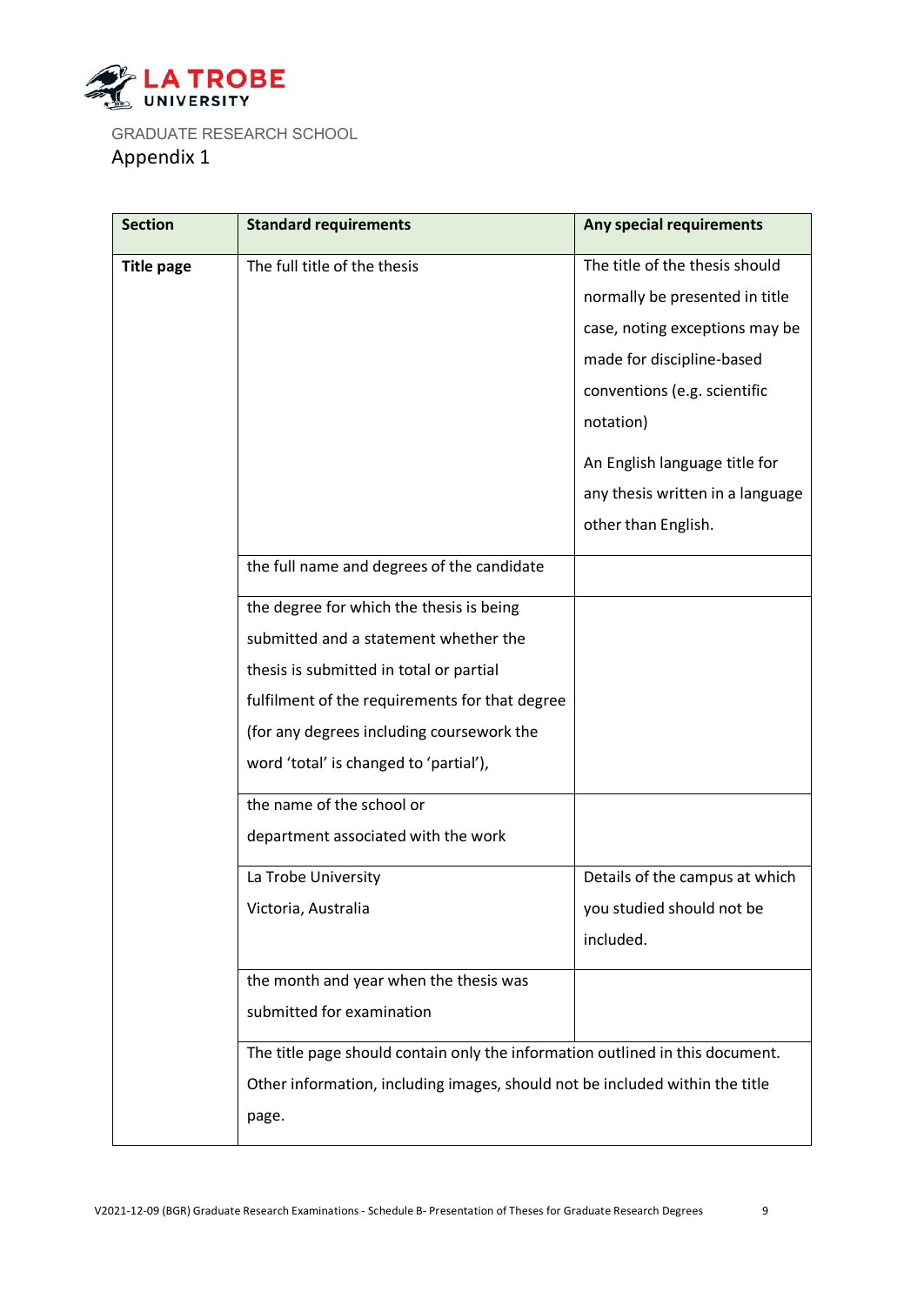

| <b>Section</b>  | <b>Standard requirements</b>                     | Any special requirements                 |
|-----------------|--------------------------------------------------|------------------------------------------|
| <b>Table of</b> | Including where applicable, a list of plates,    |                                          |
| contents        | tables, figures, illustrations, symbols or other |                                          |
|                 | abbreviations, and details of any other          |                                          |
|                 | supplementary material as described at the       |                                          |
|                 | end of this table.                               |                                          |
| <b>Abstract</b> | not more than 300 words                          | An English language synopsis             |
|                 |                                                  | for any thesis written in a              |
|                 |                                                  | language other than English:             |
|                 |                                                  | between 2500 and 5000                    |
|                 |                                                  | words for a master's                     |
|                 |                                                  | degree by research and                   |
|                 |                                                  | between 5000 and 10000                   |
|                 |                                                  | words for a doctoral                     |
|                 |                                                  | degree                                   |
|                 |                                                  | the synopsis should                      |
|                 |                                                  | include an introduction,                 |
|                 |                                                  | chapter outline and                      |
|                 |                                                  | conclusion                               |
|                 |                                                  | words for a doctoral                     |
|                 |                                                  | degree                                   |
|                 |                                                  | the synopsis should include<br>$\bullet$ |
|                 |                                                  | an introduction, chapter                 |
|                 |                                                  | outline and conclusion                   |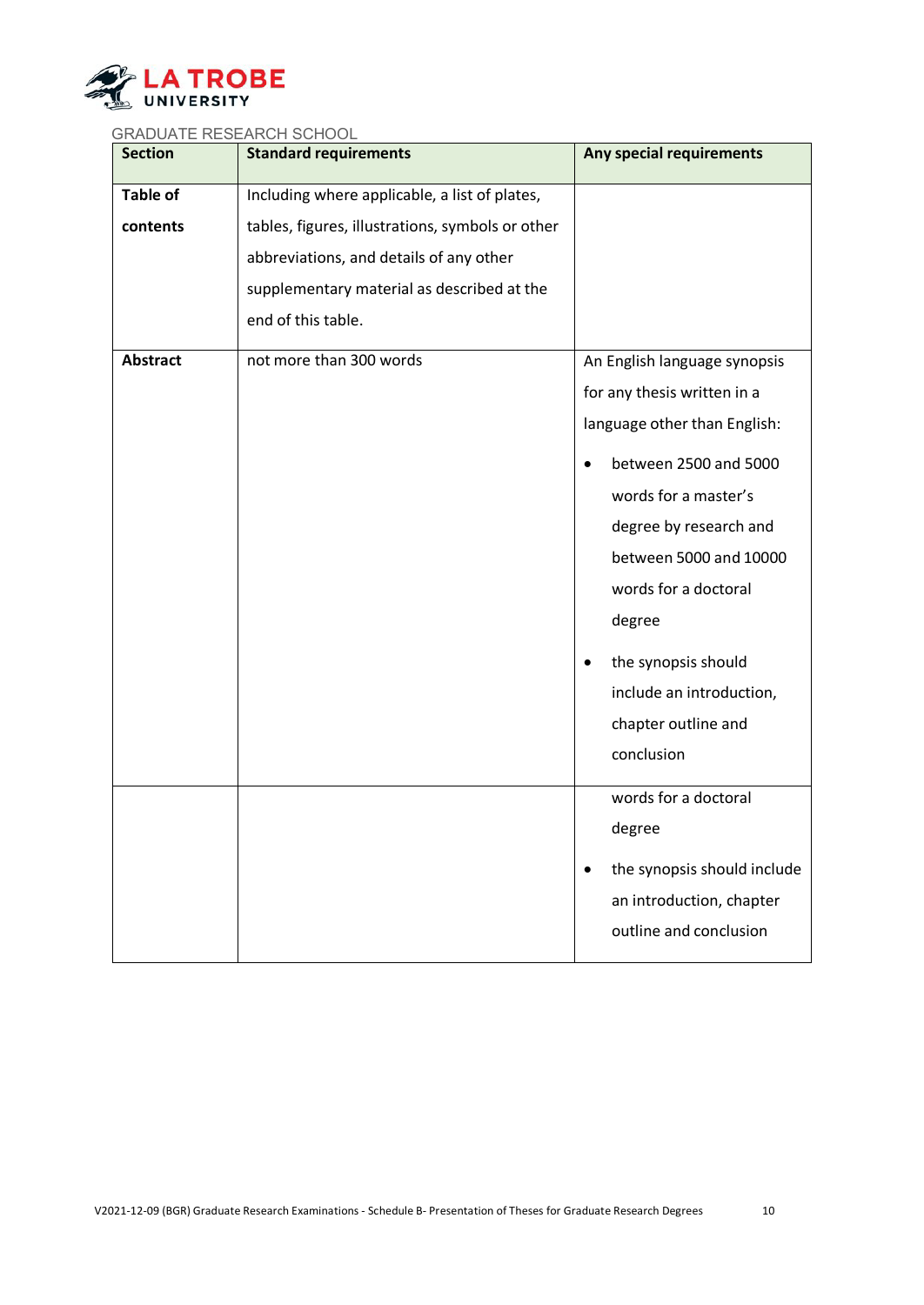

| <b>Section</b>      | <b>Standard requirements</b>                    | Any special requirements |
|---------------------|-------------------------------------------------|--------------------------|
| <b>Statement of</b> | Your statement should read as                   |                          |
| Authorship          | follows:                                        |                          |
|                     | "Except where reference is made in the text     |                          |
|                     | of the thesis, this thesis contains no material |                          |
|                     | published elsewhere or extracted in whole or    |                          |
|                     | in part from a thesis accepted for the award    |                          |
|                     | of any other degree or diploma. No other        |                          |
|                     | person's work has been used without due         |                          |
|                     | acknowledgment in the main text of the          |                          |
|                     | thesis. This thesis has not been submitted for  |                          |
|                     | the award of any degree or diploma in any       |                          |
|                     | other tertiary institution."                    |                          |
|                     |                                                 |                          |
|                     | If others have contributed to any of            |                          |
|                     | ٠<br>your chapters or published work,           |                          |
|                     | please provide detail relating to each          |                          |
|                     | person's contribution relating to               |                          |
|                     |                                                 |                          |
|                     | each chapter or published work                  |                          |
|                     | Beneath the statement, add your                 |                          |
|                     | name and date. The date should be               |                          |
|                     | in the format:                                  |                          |
|                     | day, month, year (e.g. 20 March 2017)           |                          |
|                     |                                                 |                          |
|                     |                                                 |                          |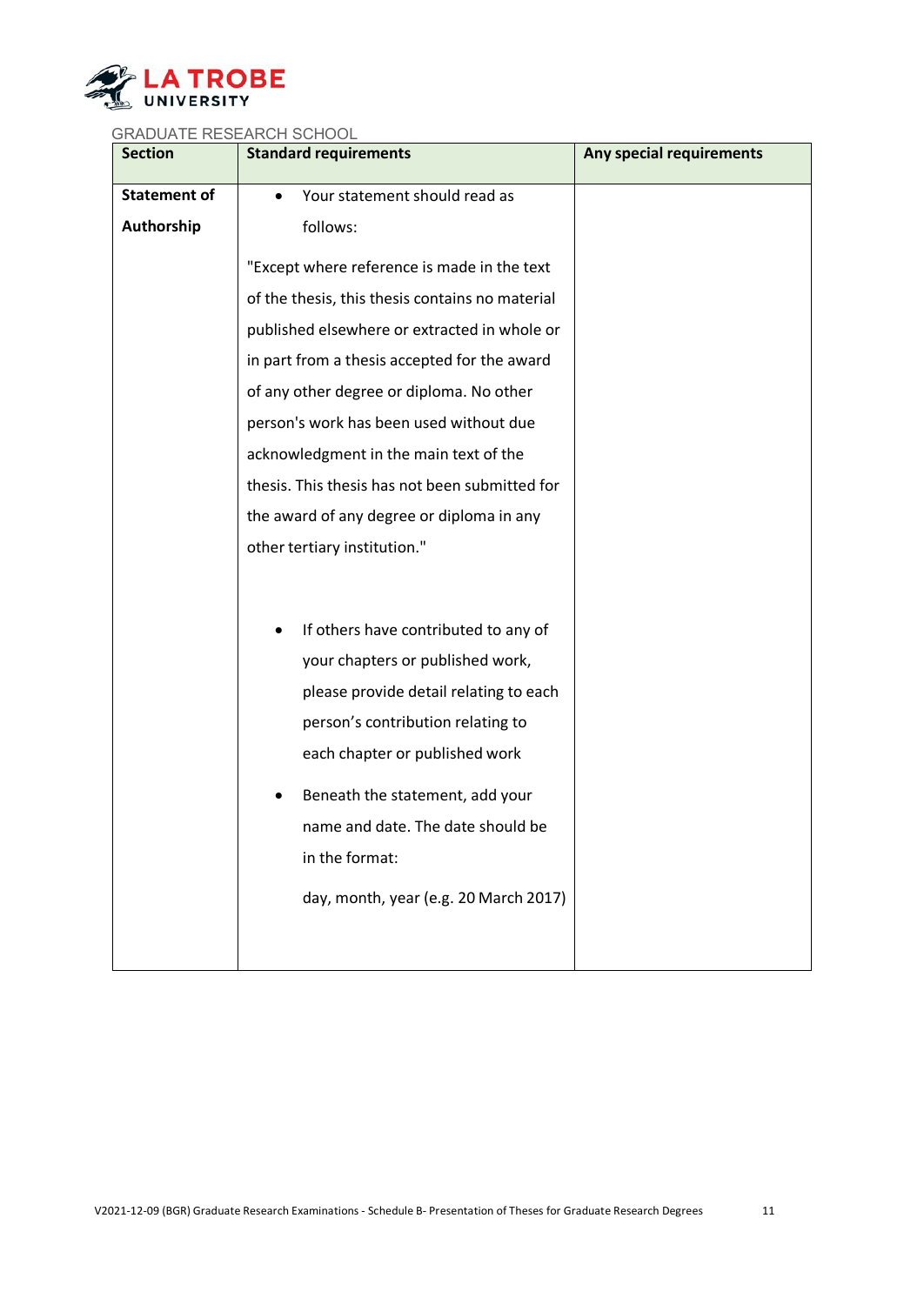

| <b>Section</b>    | <b>Standard requirements</b>                          | Any special requirements        |
|-------------------|-------------------------------------------------------|---------------------------------|
| <b>Additional</b> | the extent of collaboration with, and/or<br>$\bullet$ | the details of any<br>$\bullet$ |
| paragraphs        | contribution by, others, including 'Jointly           | publications reproduced in      |
| where             | Authored Work' (see above)                            | the thesis, including           |
| applicable        | that all research procedures reported in<br>$\bullet$ | content reproduced from a       |
|                   | the thesis were approved by the relevant              | book; and                       |
|                   | Ethics Committee, Safety Committee or                 | the title, nature and details   |
|                   | authorised officer                                    | of any practice-based work      |
|                   | the extent and the nature of any other                | (including its public           |
|                   | assistance received                                   | performance, presentation       |
|                   |                                                       | or exhibition or                |
|                   |                                                       | publication).                   |
|                   |                                                       | Candidates in receipt of an     |
|                   |                                                       | RTP Fees Offset Scholarship     |
|                   |                                                       | or an RTP Stipend must          |
|                   |                                                       | acknowledge the                 |
|                   |                                                       | Australian Government's         |
|                   |                                                       | support. The                    |
|                   |                                                       | acknowledgement                 |
|                   |                                                       | statement should read:          |
|                   |                                                       | "This work was supported        |
|                   |                                                       | by an Australian                |
|                   |                                                       | <b>Government Research</b>      |
|                   |                                                       | <b>Training Program</b>         |
|                   |                                                       | Scholarship".                   |
|                   |                                                       | Candidates in receipt of a<br>٠ |
|                   |                                                       | La Trobe University             |
|                   |                                                       | Postgraduate Research           |
|                   |                                                       | Scholarship must                |
|                   |                                                       | acknowledge the support         |
|                   |                                                       | of La Trobe University. The     |
|                   |                                                       | acknowledgement                 |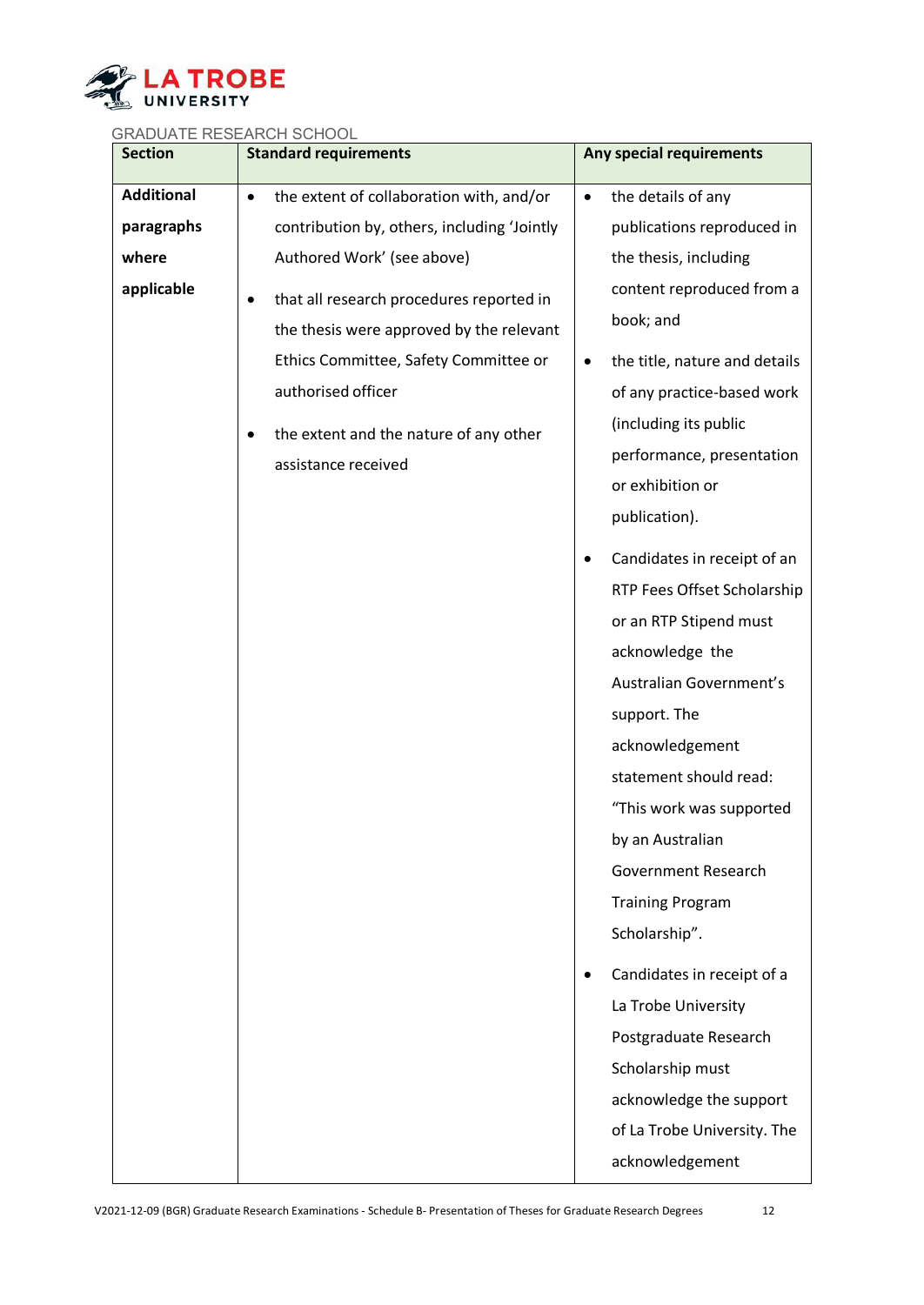

| <b>Section</b> | <b>Standard requirements</b> | Any special requirements |
|----------------|------------------------------|--------------------------|
|                |                              | statement should read:   |
|                |                              | "This work was supported |
|                |                              | by a La Trobe University |
|                |                              | Postgraduate Research    |
|                |                              | Scholarship".            |
|                |                              |                          |
|                |                              |                          |
|                |                              |                          |
|                |                              |                          |
|                |                              |                          |
|                |                              |                          |
|                |                              |                          |
|                |                              |                          |
|                |                              |                          |
|                |                              |                          |
|                |                              |                          |
|                |                              |                          |
|                |                              |                          |
|                |                              |                          |
|                |                              |                          |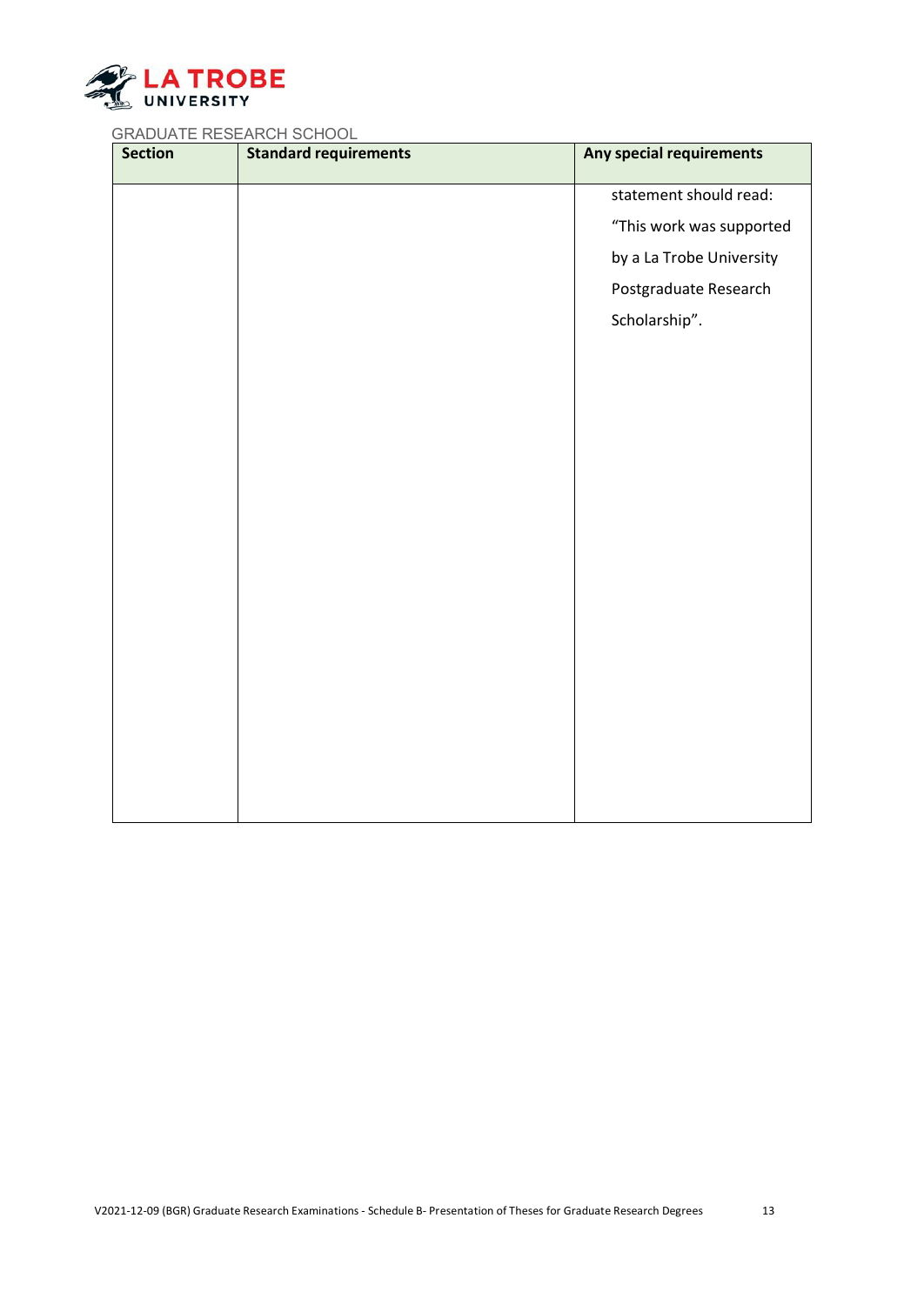

| <b>Section</b>   | <b>Standard requirements</b> | Any special requirements                |
|------------------|------------------------------|-----------------------------------------|
|                  |                              | Candidates in receipt of a<br>$\bullet$ |
|                  |                              | La Trobe University Full Fee            |
|                  |                              | Research Scholarship must               |
|                  |                              | acknowledge the support                 |
|                  |                              | of La Trobe University. The             |
|                  |                              | acknowledgement                         |
|                  |                              | statement should read:                  |
|                  |                              | "This work was supported                |
|                  |                              | by a La Trobe University                |
|                  |                              | Full Fee Research                       |
|                  |                              | Scholarship".                           |
|                  |                              | Candidates in receipt of a<br>$\bullet$ |
|                  |                              | scholarship from another                |
|                  |                              | funding body (e.g.                      |
|                  |                              | NHMRC) or receiving                     |
|                  |                              | sponsorship (e.g.                       |
|                  |                              | government funded                       |
|                  |                              | sponsorship) should check               |
|                  |                              | with their funding body on              |
|                  |                              | the preferred content for               |
|                  |                              | the acknowledgement                     |
|                  |                              | statement.                              |
| <b>Main text</b> |                              | Where a redacted version of             |
|                  |                              | the final (post-examination)            |
|                  |                              | version of the thesis is                |
|                  |                              | submitted to the La Trobe               |
|                  |                              | University's Institutional              |
|                  |                              | Repository for copyright                |
|                  |                              | reasons, citations should               |
|                  |                              | appear in the places in which           |
|                  |                              | any journal papers have had             |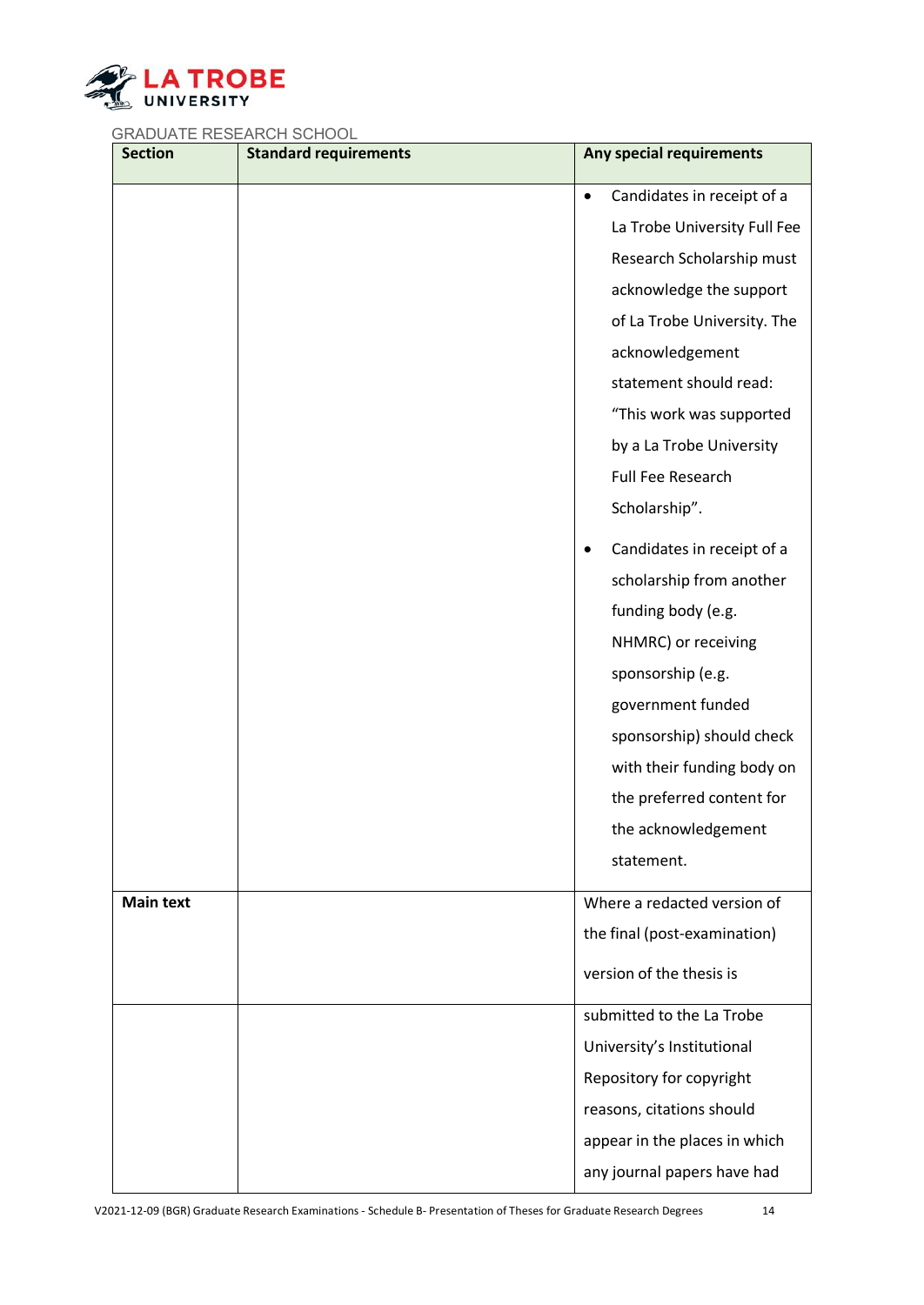

| <b>Section</b>         | <b>Standard requirements</b>                   | Any special requirements |
|------------------------|------------------------------------------------|--------------------------|
|                        |                                                | to be removed.           |
|                        |                                                |                          |
|                        |                                                |                          |
|                        |                                                |                          |
| <b>Appendices</b>      | Where a thesis includes any content that is    |                          |
|                        | subject to copyright, a list of the items that |                          |
|                        | are subject to copyright with the permission   |                          |
|                        | obtained and the person or organisation        |                          |
|                        | providing that permission (with dates). You    |                          |
|                        | may also need to include this information in   |                          |
|                        | other sections of the thesis.                  |                          |
|                        | Where a thesis includes any content obtained   |                          |
|                        | from creative commons or other open access     |                          |
|                        | source, a list of the open access items with   |                          |
|                        | links to the licences (with the date the       |                          |
|                        | material was obtained). You may also need to   |                          |
|                        | include this information in other sections of  |                          |
|                        | the thesis.                                    |                          |
| <b>Bibliography or</b> | In this position unless appended at the end of |                          |
| list of                | each chapter                                   |                          |
| references             |                                                |                          |
| <b>Index</b>           | Optional as appropriate                        |                          |
|                        |                                                |                          |